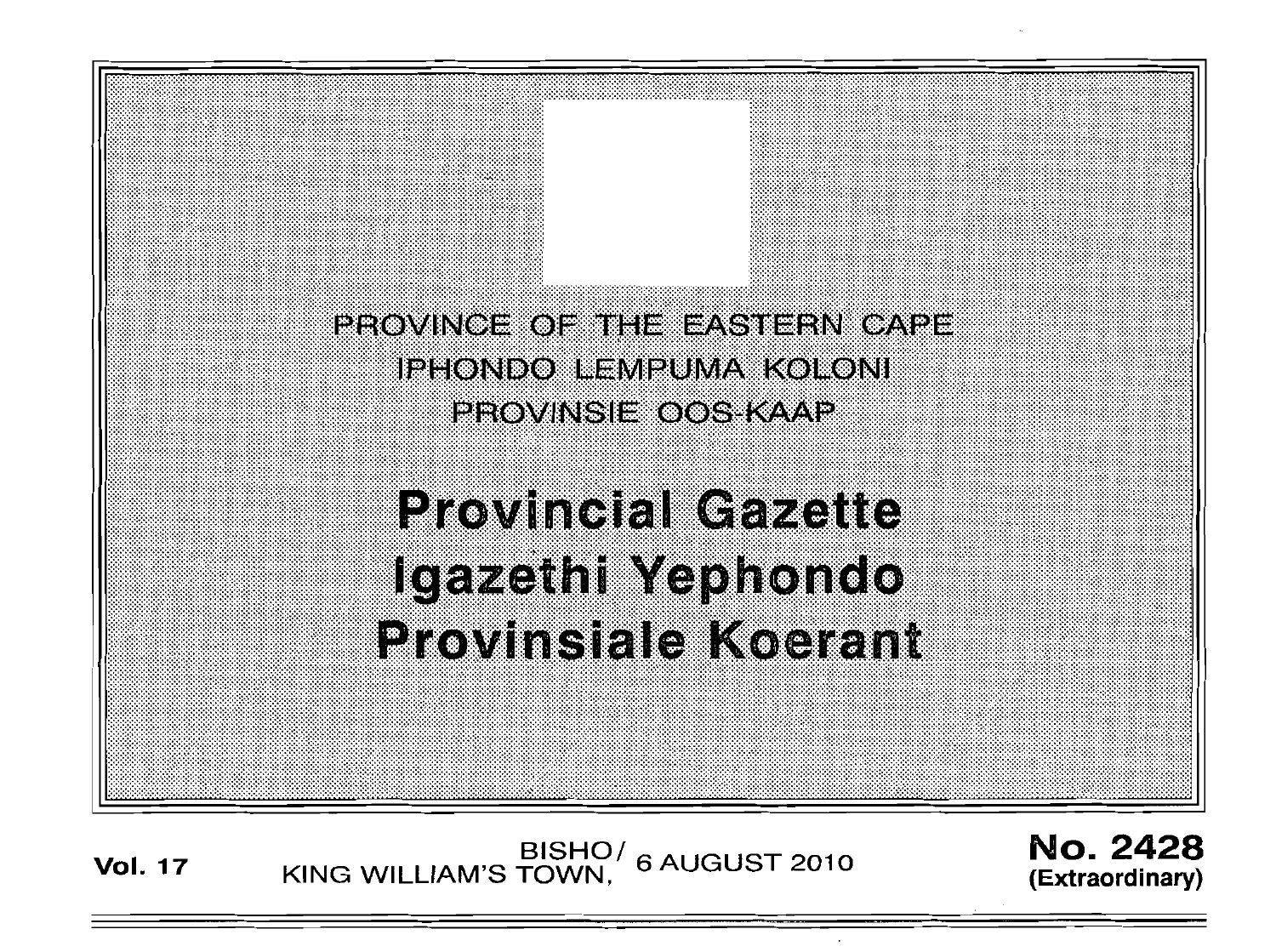## **IMPORTANT NOTICE**

**The Government Printing Works will not be held responsible for faxed documents not received due to errors on the fax machine or faxes received which are unclear or incomplete. Please be advised that an** "OK" **Slip, received from a fax machine, will not be accepted as proof that documents were received by the GPW for printing. If documents are faxed to the GPW it will be the sender's responsibility to phone and confirm that the documents were received in good order.** 

**Furthermore the Government Printing Works will also not be held responsible for cancellations and amendments which have not been done on original documents received from clients.** 

## **CONTENTS • INHOUD**

| No. |                        | Page<br>No. | Gazette<br>No. |
|-----|------------------------|-------------|----------------|
|     | <b>GENERAL NOTICES</b> |             |                |
|     |                        |             | 2428           |
| 247 |                        | 6           | 2428           |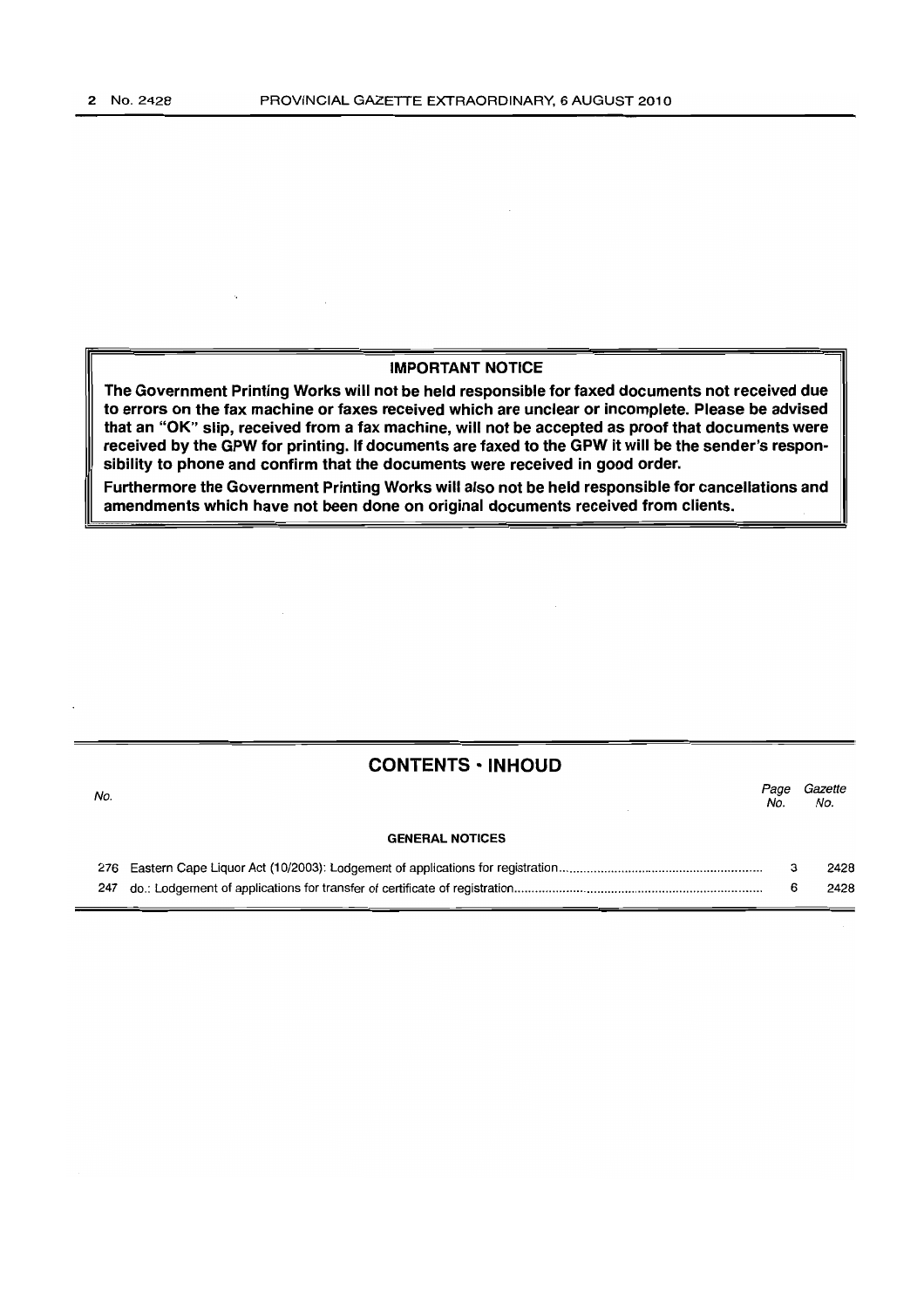## GENERAL NOTICES

No. 276

1. CM3 [Reg 4 (1)]

#### EASTERN CAPE UQUOR ACT, 2003 (Act No. 10 of 2003) NOTICE OF LODGEMENT OF APPUCATIONS FOR REGISTRATION

Notice is hereby given that the applications for registration, particulars of which appear in the Schedule hereunder, have been lodged with the Board.

Interested parties may, free of charge, inspect any application which appears in the Schedule hereunder and may within twenty one days of this notice, lodge with the Board written representations in support of, or written objections.

### THEMBI ZONO - GXOYIYA EASTERN CAPE UQUOR BOARD 04 August 2010

## SCHEDULE

| 1                                   |                  | 2                                                         | з                                   | 4                            | 5                                                                                             |
|-------------------------------------|------------------|-----------------------------------------------------------|-------------------------------------|------------------------------|-----------------------------------------------------------------------------------------------|
| <b>Application</b><br><b>Number</b> |                  | Name and<br>number of Ward                                | Kind of registration<br>applied for | Kind of liquor to<br>be sold | Name under which business is<br>to be conducted and particulars<br>of the erf, street or farm |
| $\mathbf{1}$ .                      | ECP 18459        | Ward 5 Nelson<br>Mandela<br>Metropolitan<br>Municipality  | Consumption off<br>premises         | All kinds                    | Hungry Thirst, 50 Arthur Str,<br>Stdenham, Port Elizabeth                                     |
| 2.                                  | ECP 18460        | Ward 11 Nyandeni<br>Municipality                          | Consumption on and<br>off premises  | All kinds                    | BT Tavern, Ngolo A/A, Libode                                                                  |
| 3.                                  | ECP 18461        | Ward 1 King<br>Sabata<br>Dalindyebo<br>Municipality       | Consumption on and<br>off premises  | All kinds                    | Mazizini Tavern, 896 Nongcula<br>Str, Ngangelizwe, Mthatha                                    |
| 4.                                  | <b>ECP 18462</b> | Ward 3 Engcobo<br>Municipality                            | Consumption on and<br>off premises  | All kinds                    | Nokwakha Tavern, Maqanda A/A,<br>Qota Loc, Engcobo                                            |
| 5.                                  | ECP 18463        | Ward 18 Nyandeni<br>Municipality                          | Consumption on and<br>off premises  | All kinds                    | Damini Tavern, Sikelweni Loc,<br>Bhukwini A/A, Ngqeleni                                       |
| 6.                                  | <b>ECP 18464</b> | Ward 5 King<br>Sabata<br>Dalindyebo<br>Municipality       | Consumption on and<br>off premises  | All kinds                    | Gys and Girls Tavern, New Payne<br>A/A, Mthatha                                               |
| 7.                                  | <b>ECP 18465</b> | Ward 8 Port St<br>Johns Municipality                      | Consumption on and<br>off premises  | All kinds                    | Zama Zama Tavern, Lutatweni<br>Loc, Machibi A/A, Port St Johns                                |
| 8.                                  | <b>ECP 18466</b> | Ward 10 Makana<br>Municipality                            | Consumption on and<br>off premises  | All kinds                    | PJ's Tavern, Burnshill Loc,<br>Keiskammahoek                                                  |
| 9.                                  | <b>ECP 18467</b> | Ward 60 Nelson<br>Mandela<br>Metropolitan<br>Municipality | Consumption on and<br>off premises  | All kinds                    | Phola Lounge, 5909 Phola Park,<br>Wells Estate, Port Elizabeth                                |
| 10.                                 | <b>ECP 18468</b> | Nelson Mandela<br>Metropolitan<br>Municipality            | <b>Special Event</b>                | All kinds                    | NMMMU Lawyers Ball, Erf 467<br>Slipper 4, Witteklip, Port Elizabeth                           |
| 11.                                 | <b>ECP 18469</b> | Ward 41 Nelson<br>Mandela<br>Metropolitan<br>Municipality | Consumption off<br>premises         | All kinds                    | Belinda's Place, 24 Carob Str.<br>Jacksonville, Port Elizabeth                                |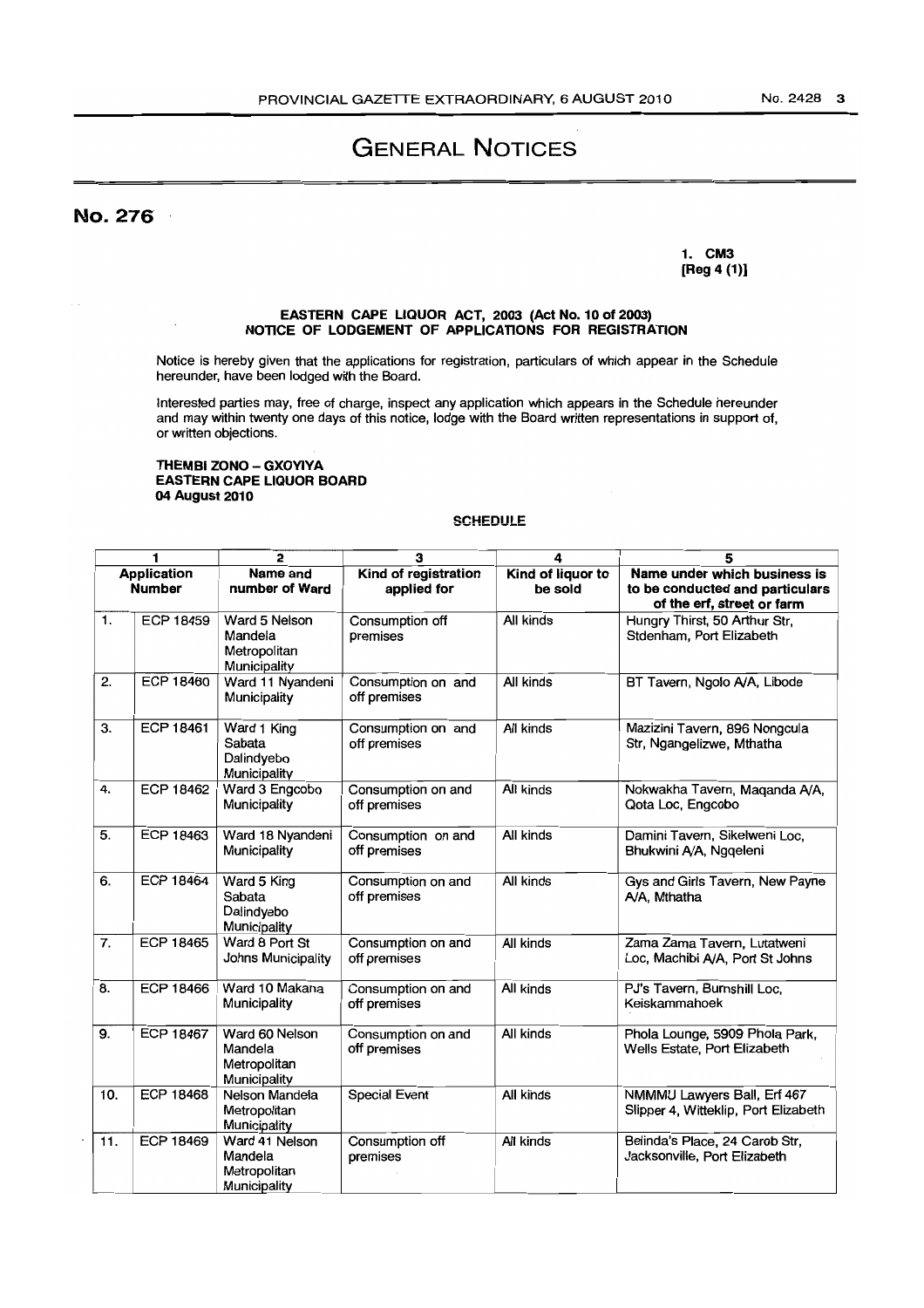| 12. | <b>ECP 18470</b> | Ward 5 Nelson<br>Mandela<br>Metropolitan<br>Municipality | Consumption on<br>premises         | All kinds | Georgiou Boutique Hotel & Spa,<br>250 Kragga Kamma Rd,<br>Woodlands, Port Elizabeth |
|-----|------------------|----------------------------------------------------------|------------------------------------|-----------|-------------------------------------------------------------------------------------|
| 13. | <b>ECP 18471</b> | Ward 3 Nelson<br>Mandela<br>Metropolitan<br>Municipality | Consumption on<br>premises         | All kinds | Valley Haverst, 12 Chelmsford<br>Ave, Essexvale, Port Elizabeth                     |
| 14. | <b>ECP 18472</b> | Ward 19 Buffalo<br>City Municipality                     | Consumption on and<br>off premises | All kinds | Thobile's Tavern, 6295 N.U.2,<br>Mdantsane                                          |
| 15. | <b>ECP 18473</b> | Ward 20 Buffalo<br><b>City Municipality</b>              | Consumption on and<br>off premises | All kinds | Lulama's Tavern, 3487 N.U.8,<br>Mdantsane                                           |
| 16. | <b>ECP 18474</b> | Ward 13 Buffalo<br>City Municipality                     | Consumption on and<br>off premises | All kinds | Giqwa's Tavern, 51368<br>Hutchinson Str, Reeston,<br>Wilsonia, East London          |
| 17. | <b>ECP 18475</b> | Ward 4 Great Kei<br>Municipality                         | Consumption on and<br>off premises | All kinds | Majoysana's Tavern, 1969 Max<br>Mamase Str, Siviwe Loc, Komga                       |
| 18. | <b>ECP 18476</b> | Ward 4 Great Kei<br>Municipality                         | Consumption on and<br>off premises | All kinds | Starara's Tavern, 2301 Max<br>Mamase Str, Siviwe Loc, Komga                         |
| 19. | <b>ECP 18477</b> | Ward 17 Buffalo<br>City Municipality                     | Consumption on and<br>off premises | All kinds | Archie's Place, 2295 N.U.11A,<br>Mdantsane                                          |
| 20. | <b>ECP 18478</b> | Ward 14 Buffalo<br><b>City Municipality</b>              | Consumption on and<br>off premises | All kinds | Fishi's Place, 3151 N.U2,<br>Mdantsane                                              |
| 21. | <b>ECP 18479</b> | Ward 26 Buffalo<br><b>City Municipality</b>              | Consumption on and<br>off premises | All kinds | Noluvuyo's Tavern, 63 Ducats<br>South, Beacon Bay, East London                      |
| 22. | <b>ECP 18480</b> | Ward 14 Buffalo<br><b>City Municipality</b>              | Consumption on and<br>off premises | All kinds | Mandita's Place, 3216 N.U.2,<br>Mdantsane                                           |
| 23. | <b>ECP 18481</b> | Ward 37 Buffalo<br><b>City Municipality</b>              | Consumption on and<br>off premises | All kinds | White House Tavern, Zikhali Loc,<br>King Williams Town                              |
| 24. | <b>ECP 18482</b> | Ward 43 Buffalo<br><b>City Municipality</b>              | Consumption on and<br>off premises | All kinds | Nosipho's Tavern, 2912<br>Newbrighton, Ndevana Loc, Berlin                          |
| 25. | <b>ECP 18483</b> | Ward 23 Buffalo<br><b>City Municipality</b>              | Consumption on and<br>off premises | All kinds | Barcelona Tavern, 1148 N.U.14,<br>Mdantsane                                         |
| 26. | ECP 18484        | Ward 17 Buffalo<br><b>City Municipality</b>              | Consumption off<br>premises        | All kinds | Harry's Liquor Store, Shop 2,<br>Corner Alfred & Garden Str,<br>Stutterheim         |
| 27. | <b>ECP 18485</b> | Ward 4 Makana<br>Municipality                            | Consumption on<br>premises         | All kinds | Grahamstown Masonic Club, 1 Hill<br>Str, Grahamstown                                |
| 28. | <b>ECP 18486</b> | Ward 7 Ndlambe<br>Municipality                           | Consumption on<br>premises         | All kinds | Portofino Hotel, 27 Ferndale Rd,<br>Port Alfred                                     |
| 29. | <b>ECP 18487</b> | Ward 18 Lukhanji<br>Municipality                         | Consumption on and<br>off premises | All kinds | Kwa Malume, No.697 Block C,<br>Who Can Tell, Queenstown                             |
| 30. | <b>ECP 18488</b> | Ward 10 Lukhanji<br>Municipality                         | Consumption on and<br>off premises | All kinds | Siseko's Tavern, D4 Emadakeni<br>Loc, Whittlesea                                    |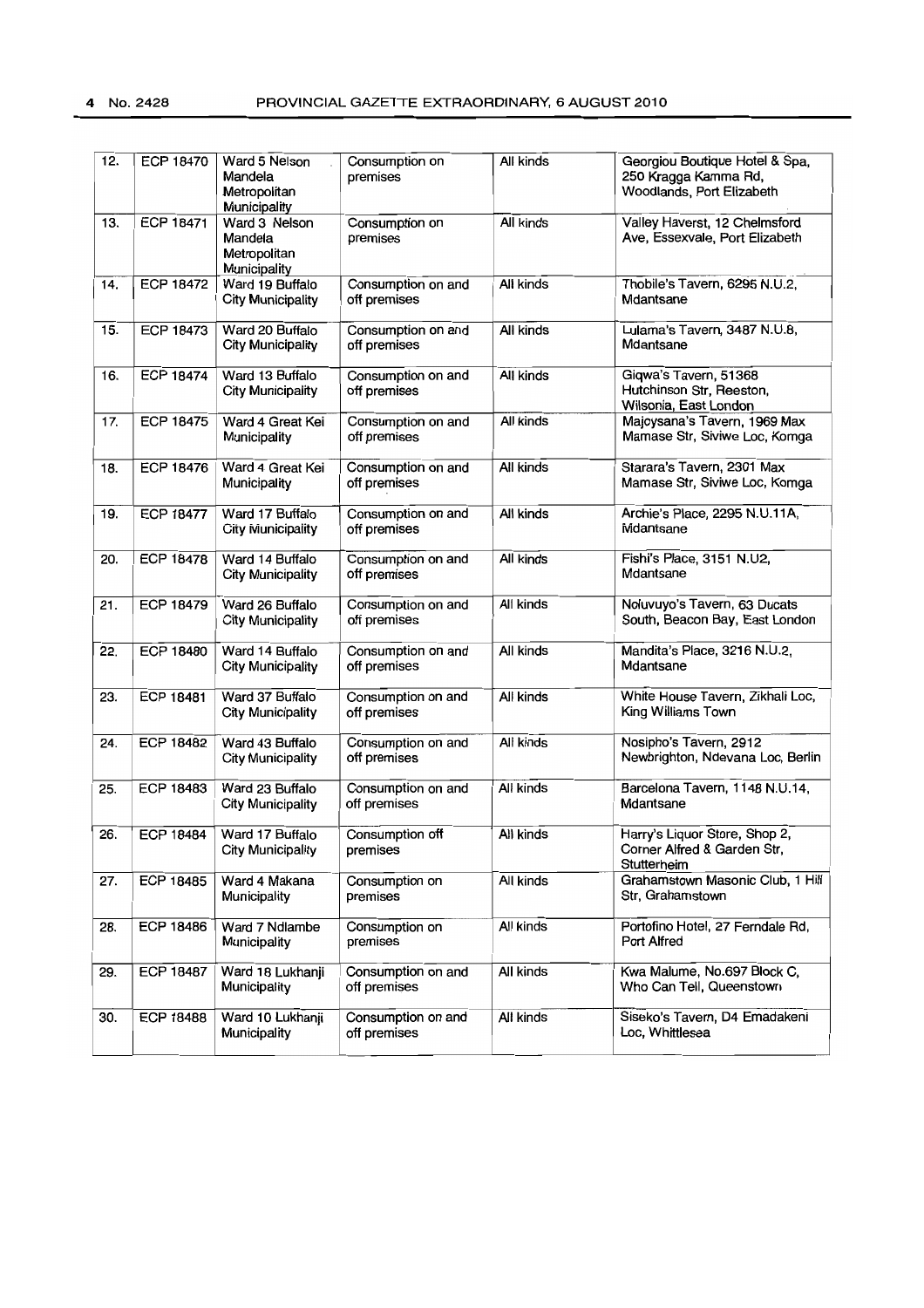| 31. | ECP 18489 | Ward 23 Mnguma<br>Municipality | Consumption on and<br>off premises | All kinds | Vuko's Tavern, Qoboqobo Admin<br>Area, Kwa Ngqika, Centane |
|-----|-----------|--------------------------------|------------------------------------|-----------|------------------------------------------------------------|
| 32. | ECP 18490 | Ward 16 Mnguma<br>Municipality | Consumption on and<br>off premises | All kinds | STM Tavern, Ngculu A/A,<br>Ntwashu Loc, Ngamakwe           |
| 33. | ECP 18491 | Ward 3 Mnguma<br>Municipality  | Consumption on and<br>off premises | All kinds | Emsini Tavern, No.1588 Solomela<br>Building, Butterworth   |

ise<br>De